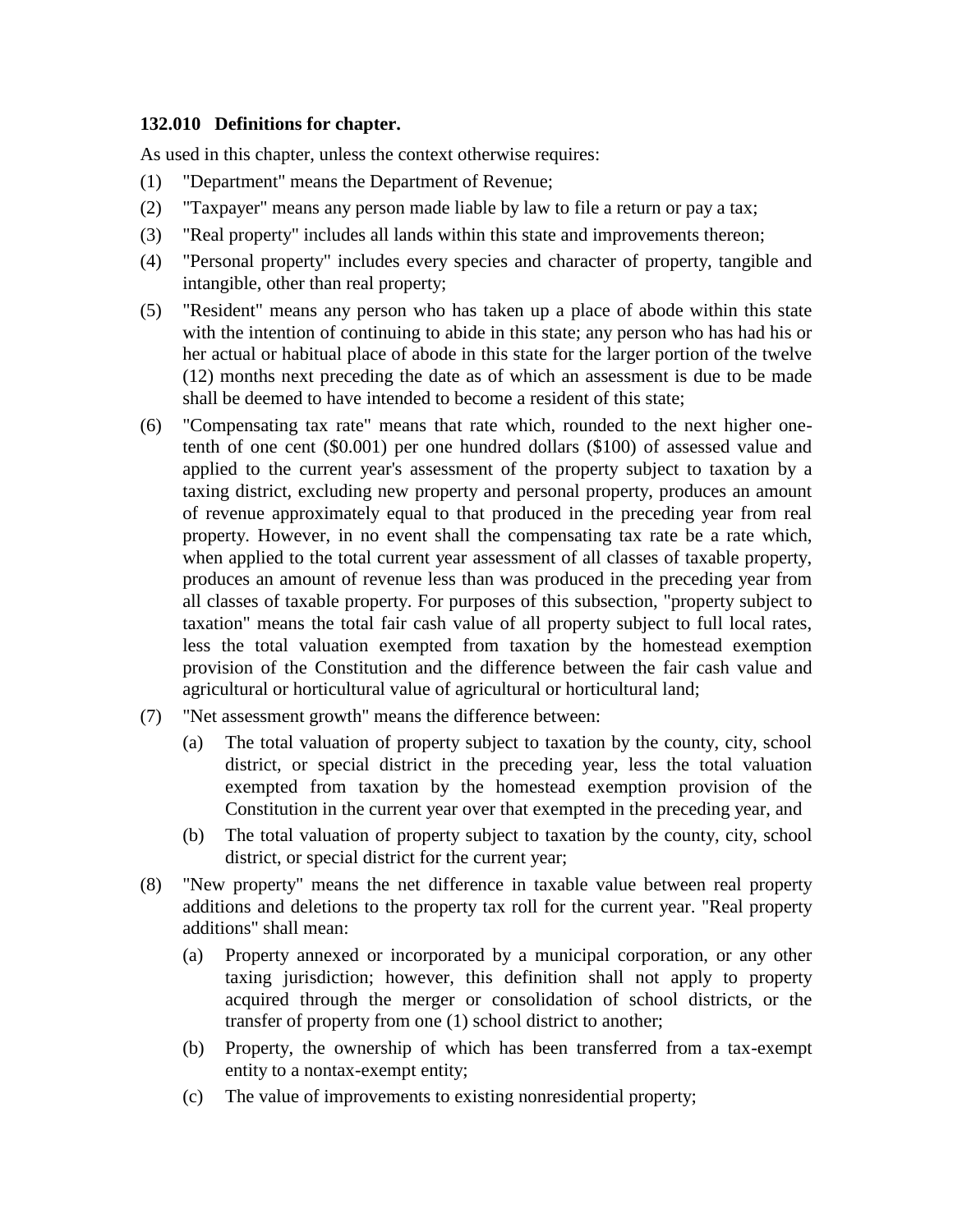- (d) The value of new residential improvements to property;
- (e) The value of improvements to existing residential property when the improvement increases the assessed value of the property by fifty percent (50%) or more;
- (f) Property created by the subdivision of unimproved property, provided, that when the property is reclassified from farm to subdivision by the property valuation administrator, the value of the property as a farm shall be a deletion from that category;
- (g) Property exempt from taxation, as an inducement for industrial or business use, at the expiration of its tax exempt status;
- (h) Property, the tax rate of which will change, according to the provisions of KRS 82.085, to reflect additional urban services to be provided by the taxing jurisdiction, provided, however, that the property shall be considered "real property additions" only in proportion to the additional urban services to be provided to the property over the urban services previously provided; and
- (i) The value of improvements to real property previously under assessment moratorium.

"Real property deletions" shall be limited to the value of real property removed from, or reduced over the preceding year on, the property tax roll for the current year;

- (9) "Agricultural land" means:
	- (a) Any tract of land, including all income-producing improvements, of at least ten (10) contiguous acres in area used for the production of livestock, livestock products, poultry, poultry products and/or the growing of tobacco and/or other crops including timber;
	- (b) Any tract of land, including all income-producing improvements, of at least five (5) contiguous acres in area commercially used for aquaculture; or
	- (c) Any tract of land devoted to and meeting the requirements and qualifications for payments pursuant to agriculture programs under an agreement with the state or federal government;
- (10) "Horticultural land" means any tract of land, including all income-producing improvements, of at least five (5) contiguous acres in area commercially used for the cultivation of a garden, orchard, or the raising of fruits or nuts, vegetables, flowers, or ornamental plants;
- (11) "Agricultural or horticultural value" means the use value of "agricultural or horticultural land" based upon income-producing capability and comparable sales of farmland purchased for farm purposes where the price is indicative of farm use value, excluding sales representing purchases for farm expansion, better accessibility, and other factors which inflate the purchase price beyond farm use value, if any, considering the following factors as they affect a taxable unit:
	- (a) Relative percentages of tillable land, pasture land, and woodland;
	- (b) Degree of productivity of the soil;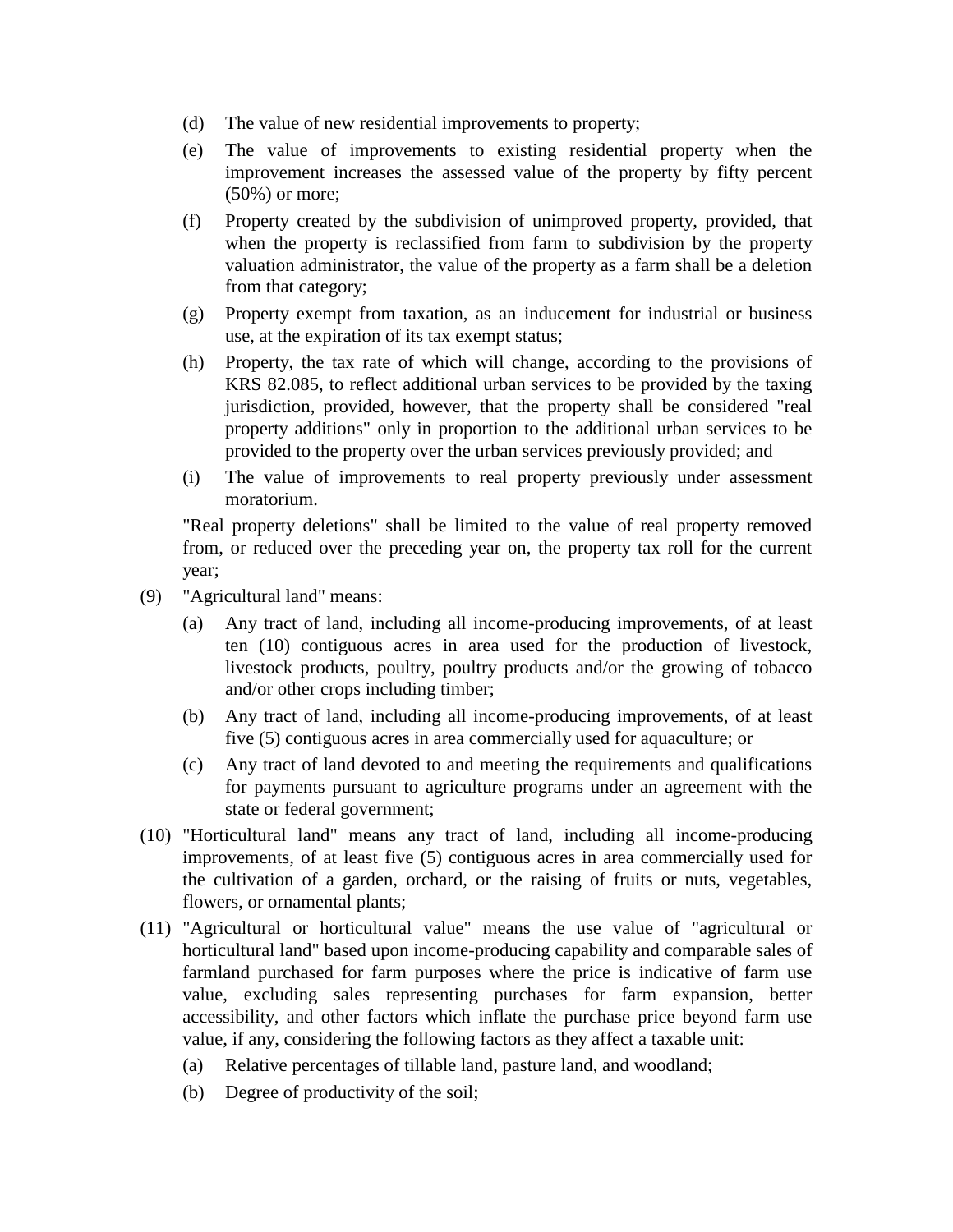- (c) Risk of flooding;
- (d) Improvements to and on the land that relate to the production of income;
- (e) Row crop capability including allotted crops other than tobacco;
- (f) Accessibility to all-weather roads and markets; and
- (g) Factors which affect the general agricultural or horticultural economy, such as: interest, price of farm products, cost of farm materials and supplies, labor, or any economic factor which would affect net farm income;
- (12) "Deferred tax" means the difference in the tax based on agricultural or horticultural value and the tax based on fair cash value;
- (13) "Homestead" means real property maintained as the permanent residence of the owner with all land and improvements adjoining and contiguous thereto including but not limited to lawns, drives, flower or vegetable gardens, outbuildings, and all other land connected thereto;
- (14) "Residential unit" means all or that part of real property occupied as the permanent residence of the owner;
- (15) "Special benefits" are those which are provided by public works not financed through the general tax levy but through special assessments against the benefited property;
- (16) "Mobile home" means a structure, transportable in one (1) or more sections, which when erected on site measures eight (8) body feet or more in width and thirty-two (32) body feet or more in length, and which is built on a permanent chassis and designed to be used as a dwelling, with or without a permanent foundation, when connected to the required utilities, and includes the plumbing, heating, airconditioning, and electrical systems contained therein. It may be used as a place of residence, business, profession, or trade by the owner, lessee, or their assigns and may consist of one (1) or more units that can be attached or joined together to comprise an integral unit or condominium structure;
- (17) "Recreational vehicle" means a vehicular type unit primarily designed as temporary living quarters for recreational, camping, or travel use, which either has its own motive power or is mounted on or drawn by another vehicle. The basic entities are: travel trailer, camping trailer, truck camper, and motor home. As used in this subsection:
	- (a) "Travel trailer" means a vehicular unit, mounted on wheels, designed to provide temporary living quarters for recreational, camping, or travel use, and of a size or weight that does not require special highway movement permits when drawn by a motorized vehicle, and with a living area of less than two hundred twenty (220) square feet, excluding built-in equipment (such as wardrobes, closets, cabinets, kitchen units or fixtures) and bath and toilet rooms;
	- (b) "Camping trailer" means a vehicular portable unit mounted on wheels and constructed with collapsible partial side walls which fold for towing by another vehicle and unfold at the camp site to provide temporary living quarters for recreational, camping, or travel use;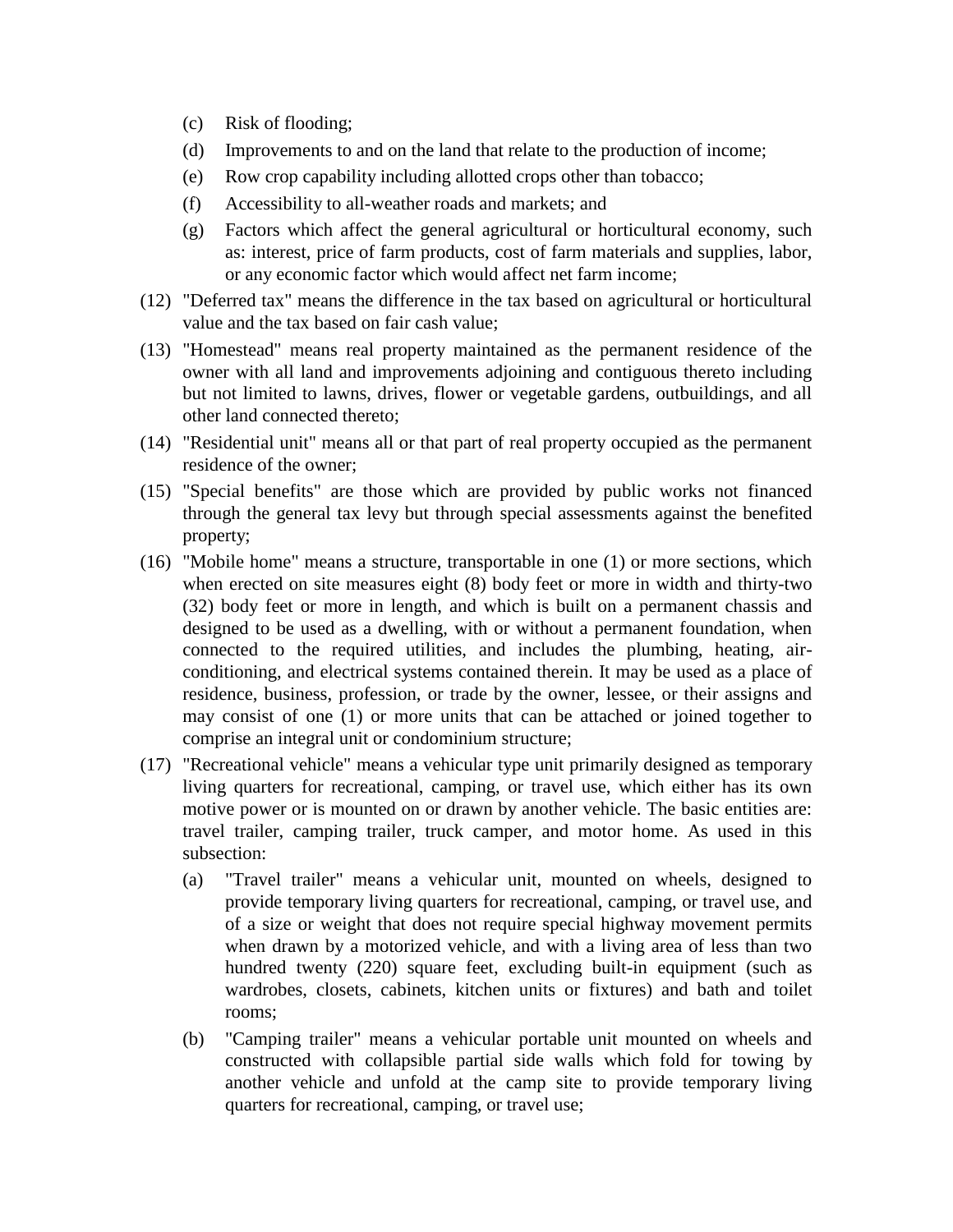- (c) "Truck camper" means a portable unit constructed to provide temporary living quarters for recreational, travel, or camping use, consisting of a roof, floor, and sides, designed to be loaded onto and unloaded from the bed of a pick-up truck; and
- (d) "Motor home" means a vehicular unit designed to provide temporary living quarters for recreational, camping, or travel use built on or permanently attached to a self-propelled motor vehicle chassis or on a chassis cab or van which is an integral part of the completed vehicle;
- (18) "Hazardous substances" shall have the meaning provided in KRS 224.1-400;
- (19) "Pollutant or contaminant" shall have the meaning provided in KRS 224.1-400;
- (20) "Release" shall have the meaning as provided in either or both KRS 224.1-400 and KRS 224.60-115;
- (21) "Qualifying voluntary environmental remediation property" means real property subject to the provisions of KRS 224.1-400 and 224.1-405, or 224.60-135 where the Energy and Environment Cabinet has made a determination that:
	- (a) All releases of hazardous substances, pollutants, contaminants, petroleum, or petroleum products at the property occurred prior to the property owner's acquisition of the property;
	- (b) The property owner has made all appropriate inquiry into previous ownership and uses of the property in accordance with generally accepted practices prior to the acquisition of the property;
	- (c) The property owner or a responsible party has provided all legally required notices with respect to hazardous substances, pollutants, contaminants, petroleum, or petroleum products found at the property;
	- (d) The property owner is in compliance with all land use restrictions and does not impede the effectiveness or integrity of any institutional control;
	- (e) The property owner complied with any information request or administrative subpoena under KRS Chapter 224; and
	- (f) The property owner is not affiliated with any person who is potentially liable for the release of hazardous substances, pollutants, contaminants, petroleum, or petroleum products on the property pursuant to KRS 224.1-400, 224.1-405, or 224.60-135, through:
		- 1. Direct or indirect familial relationship;
		- 2. Any contractual, corporate, or financial relationship, excluding relationships created by instruments conveying or financing title or by contracts for sale of goods or services; or
		- 3. Reorganization of a business entity that was potentially liable;
- (22) "Intangible personal property" means stocks, mutual funds, money market funds, bonds, loans, notes, mortgages, accounts receivable, land contracts, cash, credits, patents, trademarks, copyrights, tobacco base, allotments, annuities, deferred compensation, retirement plans, and any other type of personal property that is not tangible personal property;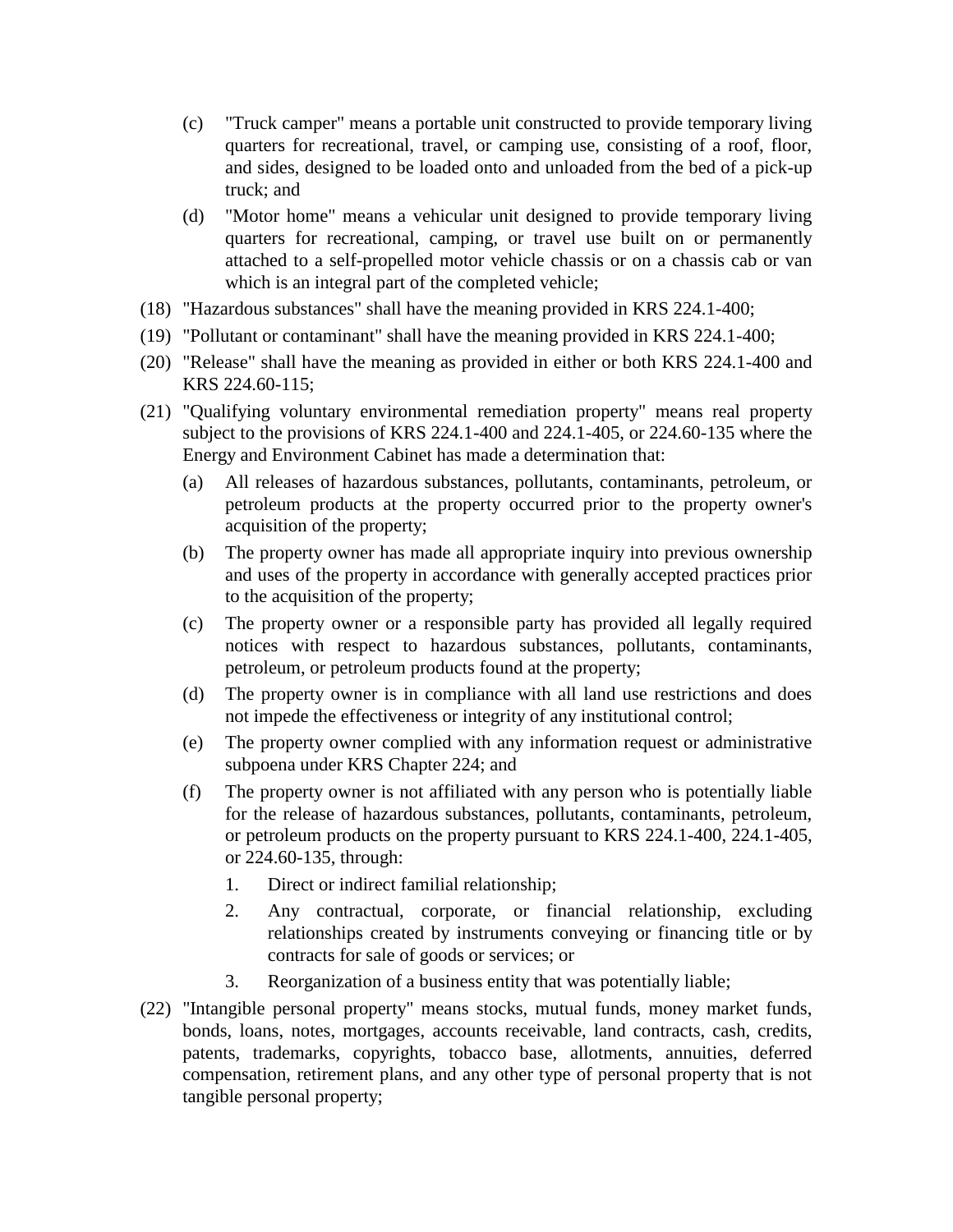- (23) (a) "County" means any county, consolidated local government, urban-county government, unified local government, or charter county government;
	- (b) "Fiscal court" means the legislative body of any county, consolidated local government, urban-county government, unified local government, or charter county government; and
	- (c) "County judge/executive" means the chief executive officer of any county, consolidated local government, urban-county government, unified local government, or charter county government;
- (24) "Taxing district" means any entity with the authority to levy a local ad valorem tax, including special purpose governmental entities;
- (25) "Special purpose governmental entity" shall have the same meaning as in KRS 65A.010, and as used in this chapter shall include only those special purpose governmental entities with the authority to levy ad valorem taxes, and that are not specifically exempt from the provisions of this chapter by another provision of the Kentucky Revised Statutes;
- (26) (a) "Broadcast" means the transmission of audio, video, or other signals, through any electronic, radio, light, or similar medium or method now in existence or later devised over the airwaves to the public in general.
	- (b) "Broadcast" shall not apply to operations performed by multichannel video programming service providers as defined in KRS 136.602 or any other operations that transmit audio, video, or other signals, exclusively to persons for a fee;
- (27) "Livestock" means cattle, sheep, swine, goats, horses, alpacas, llamas, buffaloes, and any other animals of the bovine, ovine, porcine, caprine, equine, or camelid species;
- (28) "Heavy equipment rental agreement" means the short-term rental contract under which qualified heavy equipment is rented without an operator for a period:
	- (a) Not to exceed three hundred sixty-five (365) days; or
	- (b) That is open-ended under the terms of the contract with no specified end date;
- (29) "Heavy equipment rental company" means an entity that is primarily engaged in a line of business described in Code 532412 or 532310 of the North American Industry Classification System Manual in effect on January 1, 2019;
- (30) "Qualified heavy equipment" means machinery and equipment, including ancillary equipment and any attachments used in conjunction with the machinery and equipment, that is:
	- (a) Primarily used and designed for construction, mining, forestry, or industrial purposes, including but not limited to cranes, earthmoving equipment, welldrilling machinery and equipment, lifts, material handling equipment, pumps, generators, and pollution-reducing equipment; and
	- (b) Held in a heavy equipment rental company's inventory for:
		- 1. Rental under a heavy equipment rental agreement; or
		- 2. Sale in the regular course of business; and